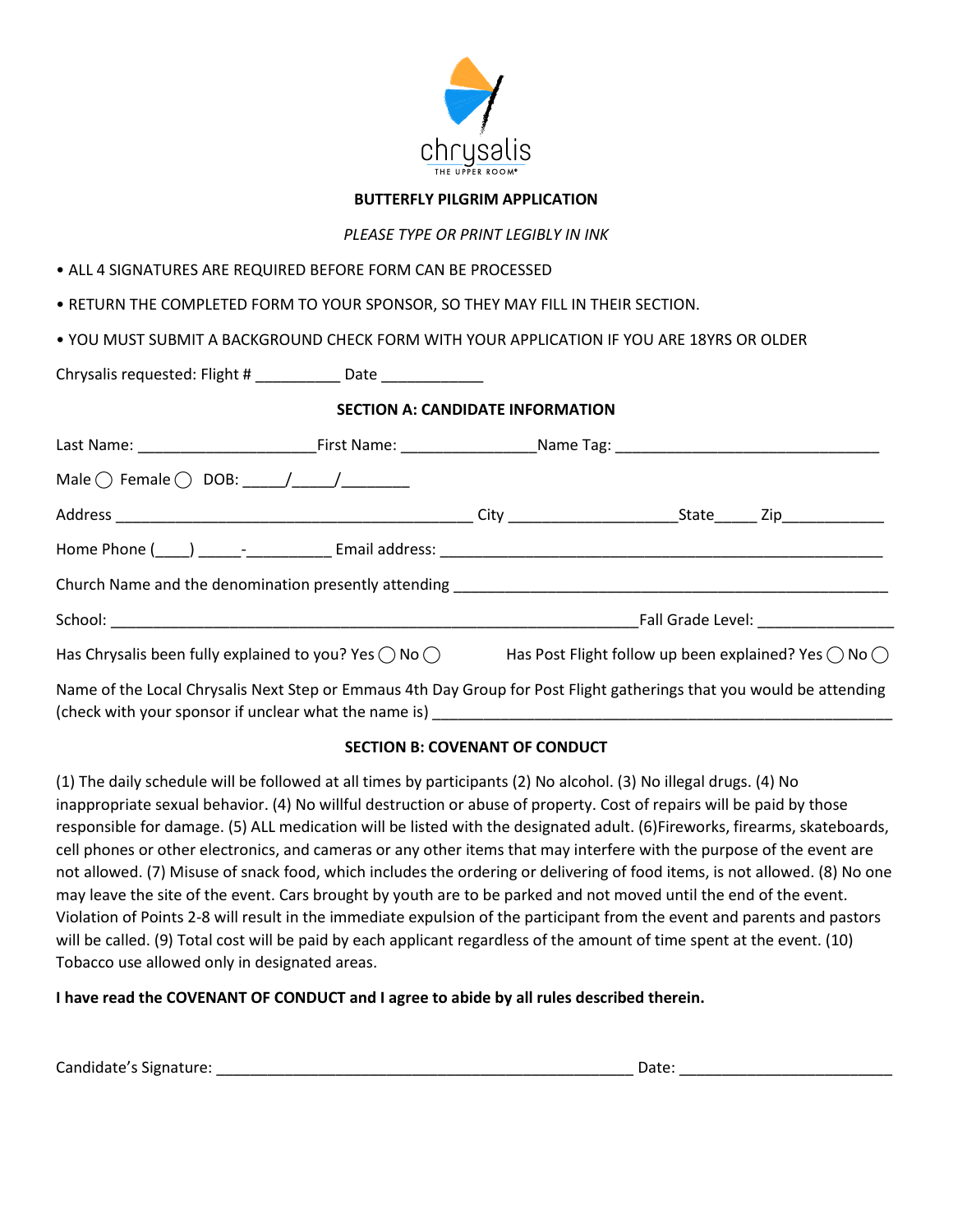#### **Section C: Medical Information**

| All prescriptions must be sent in the original container, labeled with instructions and content.           |                                                                                                                                          |
|------------------------------------------------------------------------------------------------------------|------------------------------------------------------------------------------------------------------------------------------------------|
|                                                                                                            | Do you have special Health issues or Non Food Allergies that would affect your participation on the Flight? Yes $\bigcirc$ No $\bigcirc$ |
|                                                                                                            |                                                                                                                                          |
| Do you have any Handicaps that would affect your participation on the Flight? Yes $\bigcirc$ No $\bigcirc$ |                                                                                                                                          |
|                                                                                                            |                                                                                                                                          |
| Are you on a special diet or have Food Allergies? Yes $\bigcirc$ No $\bigcirc$                             |                                                                                                                                          |
|                                                                                                            |                                                                                                                                          |
|                                                                                                            |                                                                                                                                          |
|                                                                                                            | <b>SECTION D: INSURANCE INFORMATION</b>                                                                                                  |
|                                                                                                            |                                                                                                                                          |
|                                                                                                            |                                                                                                                                          |
|                                                                                                            |                                                                                                                                          |
|                                                                                                            | <b>SECTION E: Parent/Guardian Information and Signature</b>                                                                              |
|                                                                                                            |                                                                                                                                          |
|                                                                                                            |                                                                                                                                          |
|                                                                                                            | Home Phone ( ) _______- __________Work Phone (____) _____- __________Cell Phone (____) _____- ____________                               |
|                                                                                                            |                                                                                                                                          |

Please check all accepted statements before signing this application:

 $\bigcirc$  My child, identified on this application, has my permission as parent/legal guardian to attend the Chrysalis event on the dates outlined on this application. During the event, I may be reached at the numbers above

 $\bigcirc$  I understand that my child will be in the care of the adult volunteers of the Chrysalis Team. In the event that I cannot be contacted in an emergency situation, I hereby give my consent for medical treatment to be administered to my son/daughter under the supervision of a Chrysalis adult volunteer. I agree to be responsible for all expenses incurred in the treatment of my son/daughter.

Yes  $\bigcirc$  No  $\bigcirc$  May we publish your telephone number and home address on lists of participants distributed to other butterflies and team members during the event?

Yes  $\bigcirc$  No  $\bigcirc$  I would like my child to receive information by mail/email about upcoming events sponsored by:

 $\bigcap$  The Local Chrysalis / Emmaus Group  $\bigcap$  The Upper Room

Signature of Parent/Guardian: example of the state of the state of the state of the state of the state of the state of the state of the state of the state of the state of the state of the state of the state of the state of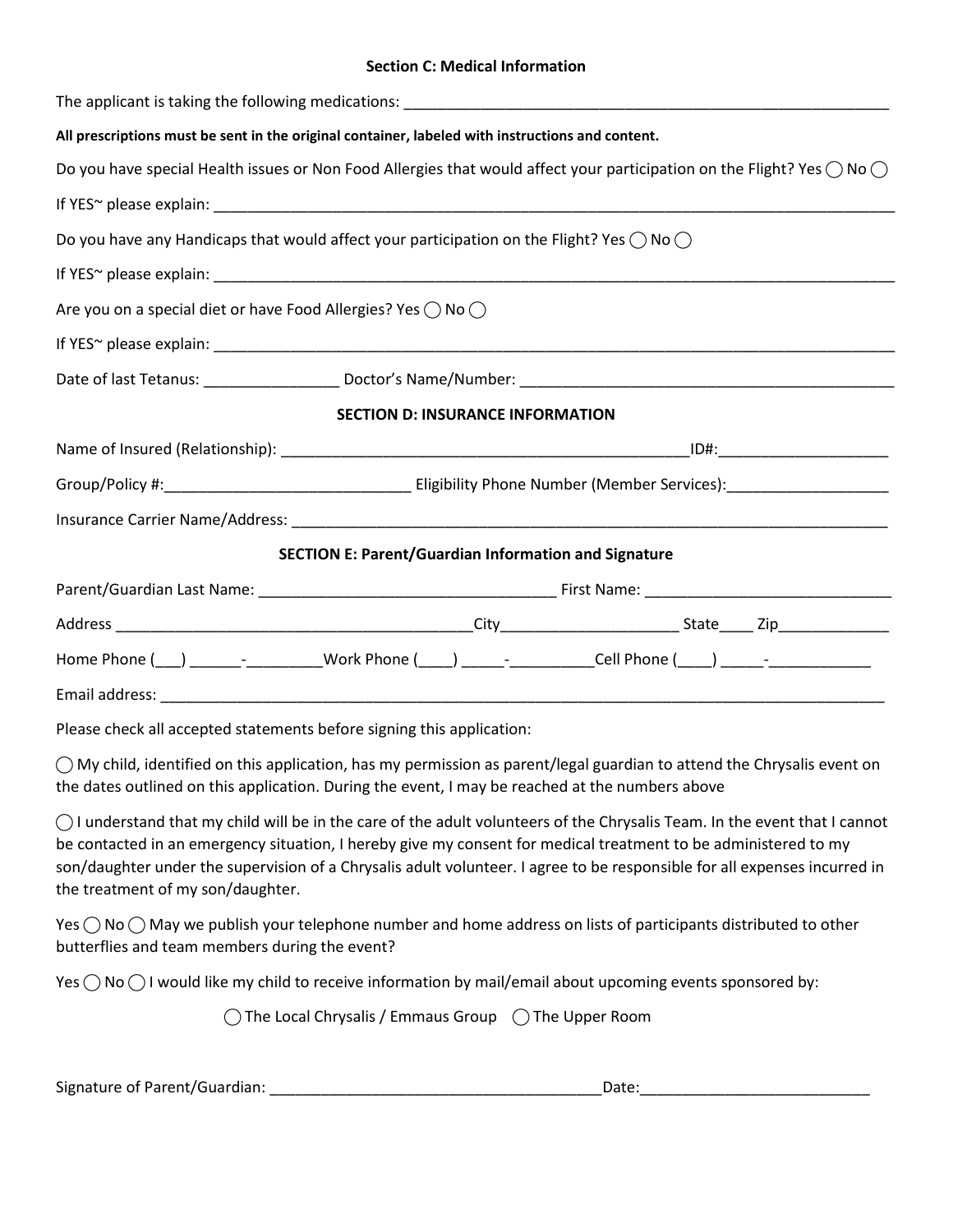#### **SECTION F: SPONSOR'S SECTION**

| Sponsor's Last Name: | First Name:  |              |
|----------------------|--------------|--------------|
| Address              | City         | State<br>Zip |
| Home Phone (         | Work Phone ( | Cell (       |
| Email address:       |              |              |

Chrysalis FLIGHT and JOURNEY retreats are designed to deepen the relationship young men and women have with Christ. It is a time of self-discovery and spiritual centering. Sponsors should consider carefully whether their candidate has the maturity to truly benefit from the Chrysalis event. Candidates for Chrysalis should understand the nature of the weekend and be willing to engage in the discussions and self-reflection necessary to make Chrysalis a meaningful experience. Every sponsor should reflect upon his or her motivation for wanting to sponsor a young person and make sure it is consistent with the purpose of Chrysalis. Some examples of mistaken purpose include: "to get all my friends to go"; to have a full weekend; to reproduce one's own religious experience in others; to "fix" a young person's problems or crisis. After prayerful consideration, I would like to propose that this applicant, who has been attending (church) as a candidate for the Chrysalis event. I have known this applicant for (mo/yr) and I think this is a good time for this candidate to attend a Chrysalis. I understand that my responsibilities as a sponsor include: prayer for my candidate leading up to and during the event, as well as participation in the sponsor's events during the weekend, and any other duties outlined to me as a sponsor. I will make every effort to fully participate in the Chrysalis event for my candidate.

Sponsor's Signature: \_\_\_\_\_\_\_\_\_\_\_\_\_\_\_\_\_\_\_\_\_\_\_\_\_\_\_\_\_\_\_\_\_\_\_\_\_\_\_\_\_\_\_\_\_\_\_\_\_\_\_\_Date:\_\_\_\_\_\_\_\_\_\_\_\_\_\_\_\_\_\_\_\_\_\_\_

#### **Church Leader, Pastor, or Youth Director Section**

I understand the purpose of the Chrysalis weekend, and agree that is spiritually and emotionally mature enough to benefit from the Chrysalis experience at this time. (PLEASE PRINT)

| Name:      |        | Church:            |  |
|------------|--------|--------------------|--|
| Address:   |        | _City/State/Zip: _ |  |
| Phone:     | Email: |                    |  |
| Signature: |        | Date:              |  |

Check made payable in full to "**Concho Country Chrysalis Community**"

Mail this completed form and fee to:

**Concho Country Chrysalis Community**

**P.O. Box 522**

**San Angelo, TX 76902**

**ATTN: Registrar**